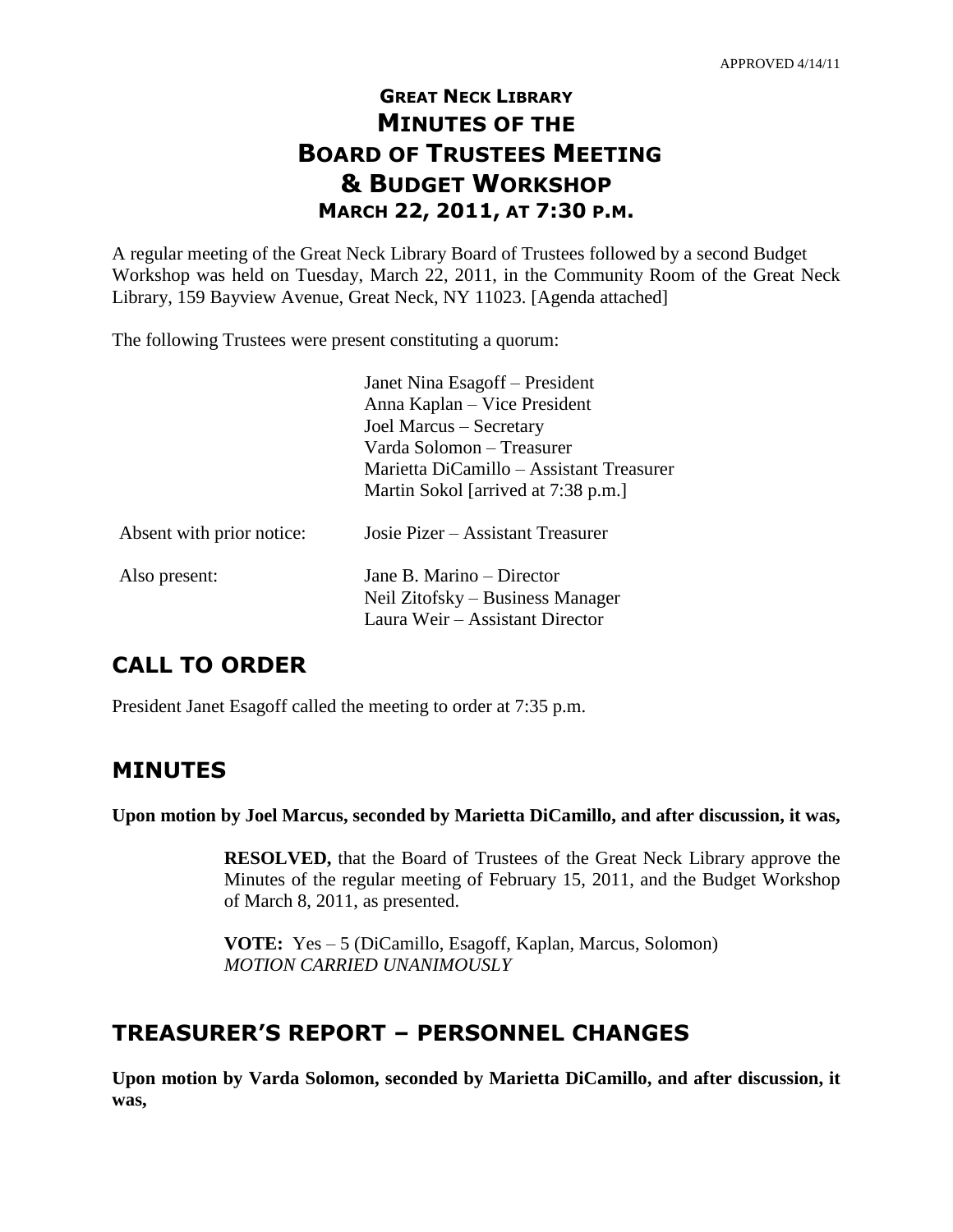**RESOLVED,** that the Board of Trustees of the Great Neck Library accept the following financial reports:

\_\_\_\_\_\_\_\_\_\_\_\_\_\_\_\_\_\_\_\_\_\_\_\_\_\_\_\_\_\_\_\_\_\_\_\_\_\_\_\_\_\_\_\_\_\_\_\_\_\_\_\_\_\_\_\_\_\_\_\_\_\_\_\_\_\_\_\_\_\_\_\_\_\_\_\_\_\_\_\_\_\_\_\_\_\_\_\_\_\_\_\_\_

- March 22, 2011, Treasurer's Report.
- Warrant dated February 12, 2011 through March 18, 2011 for Paid checks numbered 0029291 through 0029297, 0029330 through 0029336, and 42519 through 42539, and To-Be-Paid Checks numbered 42540 through 42689, the sums set against their respective names, amounting in the aggregate to \$249,553.28.
- Payroll Warrants for pay dates February 10, and February 24, 2011, in the amounts of \$171,977.67 and \$170,675.78 respectively for a total of \$342,653.45
- Personnel Changes of February 12, 2011, through March 18, 2011.

*Public Comment: Ralene Adler*

**VOTE:** Yes – 5 (DiCamillo, Esagoff, Kaplan, Marcus, Solomon) Abstention – 1 (Sokol [arrived after motion was made]. *MOTION CARRIED* 

## **REPORTS**

Below is the text of the written reports:

## **Finance Committee Meeting**

The Finance Committee met on Thursday, March 17, 2011, at 7:30 p.m. in the Multi-Purpose Room. In Attendance:Varda Solomon, Chair; Marietta DiCamillo, Trustee; Josie Pizer, Trustee; Janet Nina Esagoff; Jane Marino, Library Director; Laura Weir, Library Assistant Director; Neil Zitofsky, Business Manager. Guest:Jackie Thresher, Executive Director, Nassau Library System (NLS).

Call to Order:Chair Varda Solomon called the meeting to order at 7:35 p.m. She thanked Ms. Thresher for attending the meeting in order to answer the committee's questions about NLS finances and the plans to change the amount NLS charges its member libraries. Both Trustees DiCamillo and Pizer had sent Ms. Thresher some questions and suggestions about the 2009 NLS audit and the way the member libraries should be charged.

After answering several questions about the building that NLS occupies, Ms. Thresher addressed the issue of the new funding proposal. Several trustees expressed the opinion that there should be a more equitable arrangement that does not penalize the larger libraries. Ms. Thresher indicated that the MLD (Member Library Directors) task force should be giving its report at the MLD Executive Board Meeting on April 6 and will be released to the full membership of MLD that day or the next day. There will be a discussion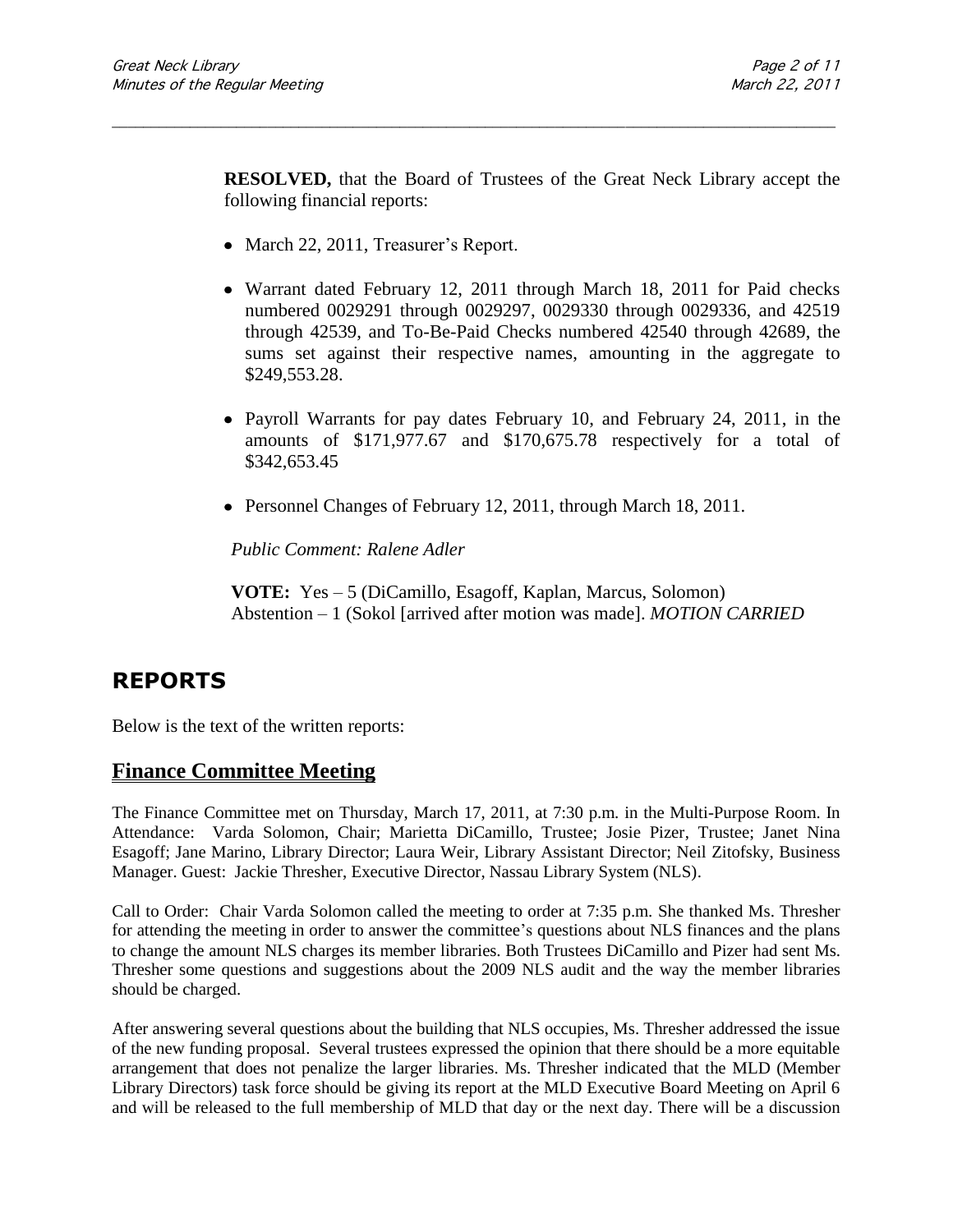about the proposal at the MLD meeting on April 20 and Ms. Thresher will set up area meetings for May so that area trustees could meet with their representative to discuss the matter. At this time, a vote of member library Boards is scheduled for September 2010.

\_\_\_\_\_\_\_\_\_\_\_\_\_\_\_\_\_\_\_\_\_\_\_\_\_\_\_\_\_\_\_\_\_\_\_\_\_\_\_\_\_\_\_\_\_\_\_\_\_\_\_\_\_\_\_\_\_\_\_\_\_\_\_\_\_\_\_\_\_\_\_\_\_\_\_\_\_\_\_\_\_\_\_\_\_\_\_\_\_\_\_\_\_

The Finance Committee expressed its concern about the 2012 budget, since the budget is slated to be approved by April 14, 2011. Ms. Thresher asked that the worse case scenario of \$20,000 additional dollars be budgeted, although she expressed hope that the resulting amount would be less. Ms. DiCamillo indicated she would not support that idea.

The committee thanked Ms. Thresher for attending the meeting and being so open to their questions and concerns.

#### *New Business*

#### Museum Passes

At the Director's request, Laura Weir did research on reinstating the museum pass program. Ms. Marino presented a memo outlining a proposal that the Library spend \$3,300 from the unrestricted gift fund for the fiscal year May 1, 2011 to April 30, 2012 on passes for 8 museums both in New York City and Long Island. It will be on the Agenda for the March  $22<sup>nd</sup>$  meeting for Board approval.

#### Book Scan Station.

Ms. Marino presented the committee with a proposal for the purchase of a book scanner for Main at a cost of \$4995.00 to be taken from the Auto Library fund. She further presented a proposal for the purchase of this device for all library locations. The committee felt they could not make a decision without further study. They also did not agree with the idea that this service should be offered free of charge. Ms. Marino will refine the proposal and include it in the March board packet.

#### Regular Activities.

The Business Manager reviewed the check warrants for the committee and answered questions about the American Express, Dattner, and Harras Bloom invoices. The committee wanted to review the Harras Bloom invoice further and set that check aside. There was a review of the personnel report, which drew comments from the committee and will be revised. Mr. Zitofsky then reviewed the monthly financial reports for the committee.

### Adjournment.

Given the lateness of the hour the committee decided to reconvene on Monday, March 21 at 7:30 p.m. for an additional committee meeting to sign checks and review the Harras Bloom invoice. The meeting was adjourned at 10:30 p.m.

## **Assistant Director**

#### Library Legislation Day

On Tuesday, March  $1<sup>st</sup>$ , I traveled up to Albany for Library Advocacy Day. I have participated in this Library Advocacy event many times, but have never seen the crowds of lobbyists visiting their representatives as I saw this year. Clearly many groups are reacting to the threat of widespread budget cuts. During this visit, I especially wanted to visit Great Neck's new State Senator Jack Martins. A large Nassau contingent arrived at his office at the appointed time and he was there is person to greet us. It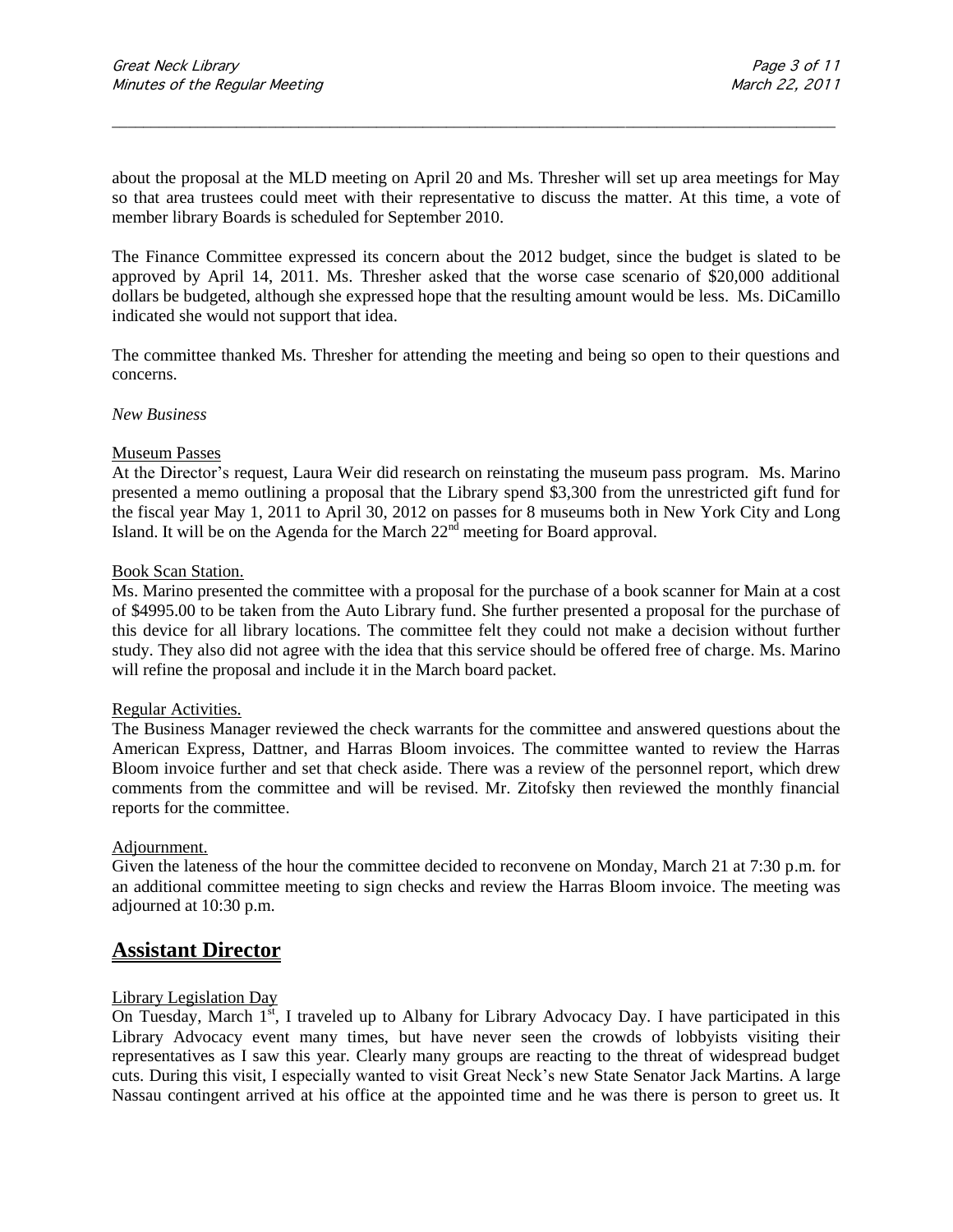turns out that Senator Martins had been on the Mineola Library Board of Trustees at some time in the past; even serving as Library Board President. He knew all the talking points for Library Advocacy and I suspect he could become a voice in Albany for library funding. Our state Assembly representative Michelle Schimel was not able to meet with us, but we did speak to one of her assistants who promised to communicate all our concerns for Library funding to Ms. Schimel. I also visited the office of Senator Tony Avella, my own newly-elected official in Queens. Then, along with many Mid-Hudson Library System representatives, I spoke with Kevin Cahill, Assemblyman, and known friend to libraries and to a representative for Senator John Bonacic. Both represent my upstate community and local library. All these elected officials speak positively about libraries and the important services they offer at no charge to the public, but the message coming from all of them this year is that the budget cuts are real and necessary and must be made in an evenhanded manner.

\_\_\_\_\_\_\_\_\_\_\_\_\_\_\_\_\_\_\_\_\_\_\_\_\_\_\_\_\_\_\_\_\_\_\_\_\_\_\_\_\_\_\_\_\_\_\_\_\_\_\_\_\_\_\_\_\_\_\_\_\_\_\_\_\_\_\_\_\_\_\_\_\_\_\_\_\_\_\_\_\_\_\_\_\_\_\_\_\_\_\_\_\_

#### Great Neck Reads

The Great Neck Reads event is shaping up nicely. Librarian Janet Schneider worked long and hard contacting various book publishers to find a popular book, with important themes, that would resonate with the Great Neck community and that would include the author's appearance. The book we have chosen is The Invisible Bridge by Julie Orringer, just out in trade paperback. The Committee is planning a number of programs, presentations, book discussions and a film screening, ending with the author's visit, that deal with such topics as love, architecture, Hungarian Jews, and the European scene on the eve of the Holocaust. I am very pleased with the enthusiasm and creativity the Committee has demonstrated working together on this project.

## **Library Director**

#### Personnel

I would like to thank Janet Gillen, Nancy Titolo and Judy Axler for their work in helping the teens in the Interact Club at North High School learn to do read-alouds. As I mentioned in my last report, we had started working with the teens as part of a collaborative project with the School District and the Rotary. Last Wednesday, March 16, the teens were bused over to Saddle Rock School and spent an hour doing read-alouds to the kindergarten students. It was an enjoyable experience for all: the teens, the kindergartners and the teachers. They will return on March 30 for another session. I would like to thank our three children's librarians for giving them the tools and the confidence to succeed.

I would also like to thank Pam Levin and Leila Mattson for working with the Park District and the Historical Society to plan a special film series for this summer called, "They Slept in Great Neck." The series will run through July and the beginning of August, and movies, featuring actors who at one time called Great Neck their home, will be shown. It will be a wonderful series, celebrating the history of Great Neck and the movies.

### Main Building

Legislator Judi Bosworth met with several of our trustees and myself on March 10 to hear the Library's concerns about the proposed boardwalk that is part of the Udall's Pond project. She was very receptive to our concerns, although we all agreed that the dredging itself is still very important and something to be celebrated. Legislator Bosworth agreed that for all the reasons stated by the library and neighbors that going ahead with the boardwalk was not a good idea and they would go ahead with the dredging without it.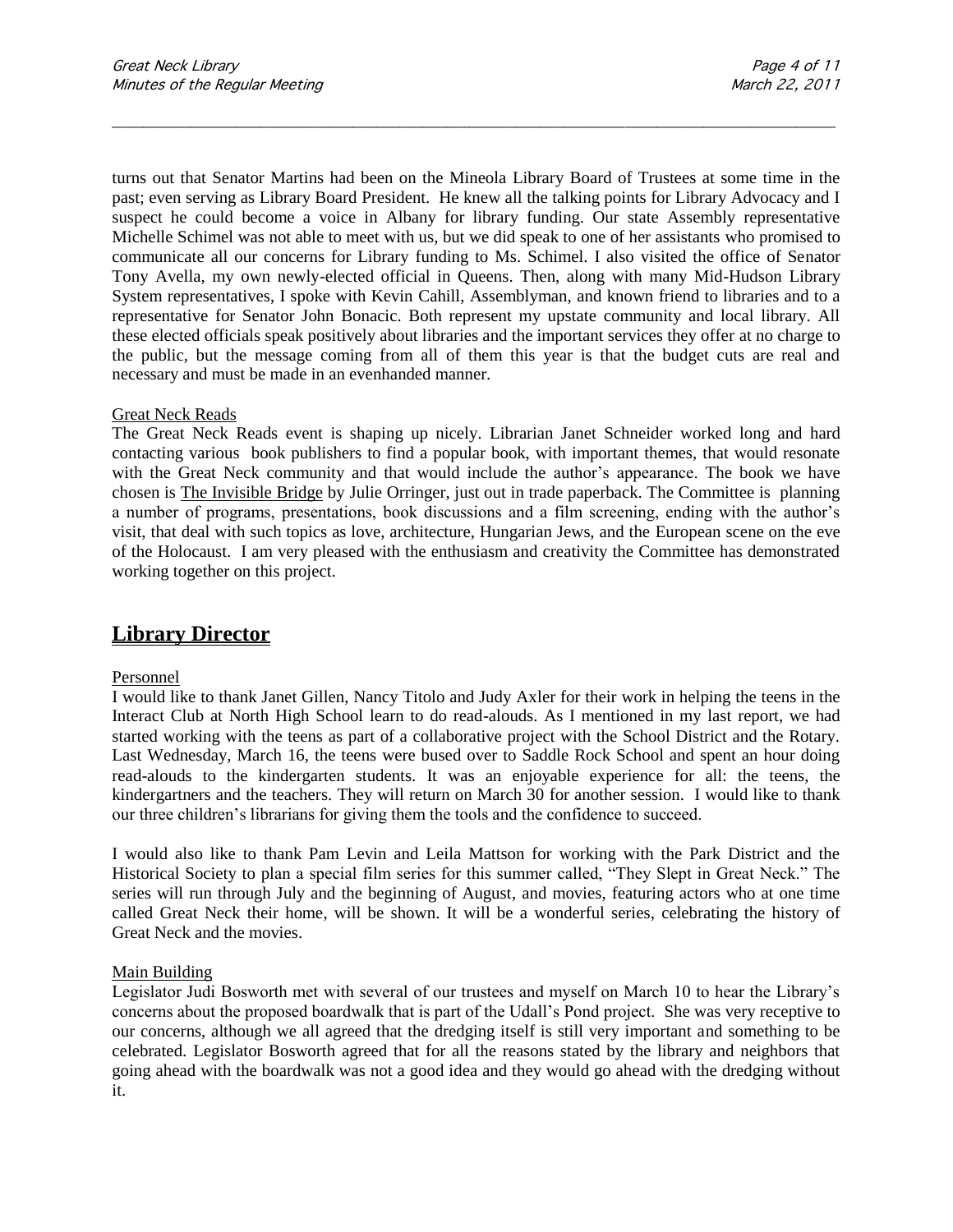As of today, we have yet to hear from the BZA regarding our variances.

### Branches

We have secured the services of Excellent Air Conditioning and Heating Services, Inc. as the new vendor for HVAC for both Lakeville and Parkville. I hope they will be able to come up with a solution for the dripping water problem that seems to recur every summer in Parkville.

\_\_\_\_\_\_\_\_\_\_\_\_\_\_\_\_\_\_\_\_\_\_\_\_\_\_\_\_\_\_\_\_\_\_\_\_\_\_\_\_\_\_\_\_\_\_\_\_\_\_\_\_\_\_\_\_\_\_\_\_\_\_\_\_\_\_\_\_\_\_\_\_\_\_\_\_\_\_\_\_\_\_\_\_\_\_\_\_\_\_\_\_\_

### **Gifts**

Sharron Eisenthal and Diane Stone have each given \$500 to the library in honor of their mother, Helen Bishop, a long time member of the Music Advisory Committee. This money will go toward the funding of a concert that will feature a vocal quartet from the Manhattan School of Music on Sunday, November 6, 2011. It is a wonderfully appropriate way to honor their mother for her years of service on this committee.

#### Vacation

I will be on vacation from March 24 through March 29. Laura will be in charge in my absence.

In commenting on the Director's report, Trustee DiCamillo observed that the circulation of adult books at the Lakeville Branch increased by 41% and the new adult books by 58%. Station on the other hand saw a 31% decrease in the circulation of adult books and a 9% increase in new adult books. There were various possible explanations offered but no one knew for sure the reason for these substantial changes. The Director promised to monitor this.

Ms. Marino reported that she had received official notification from John Powell of the Great Neck School District that the Library can now have the additional 1,190 square feet for the Parkville Branch at the same rate per square foot currently being paid. The total square footage with the addition will be 4,300, which is almost comparable in size to the Station Branch. A proposal will be brought back to the Board.

*Public Comment: Ralene Adler*

## **OLD BUSINESS**

# **Financial Guidelines for Vendors – 3 rd Reading**

Ms. Marino, as a point of order, stated that the guidelines were not yet looked at by the attorney and inquired if the Board would like the new attorney to review them before the Board votes on them. In response, some Trustees preferred for this to come to a vote tonight after which the attorney could review the document, and any amendments can be done at a later time. Other Trustees felt that there was no reason to rush this through but to have the attorney look at the document before a Board vote.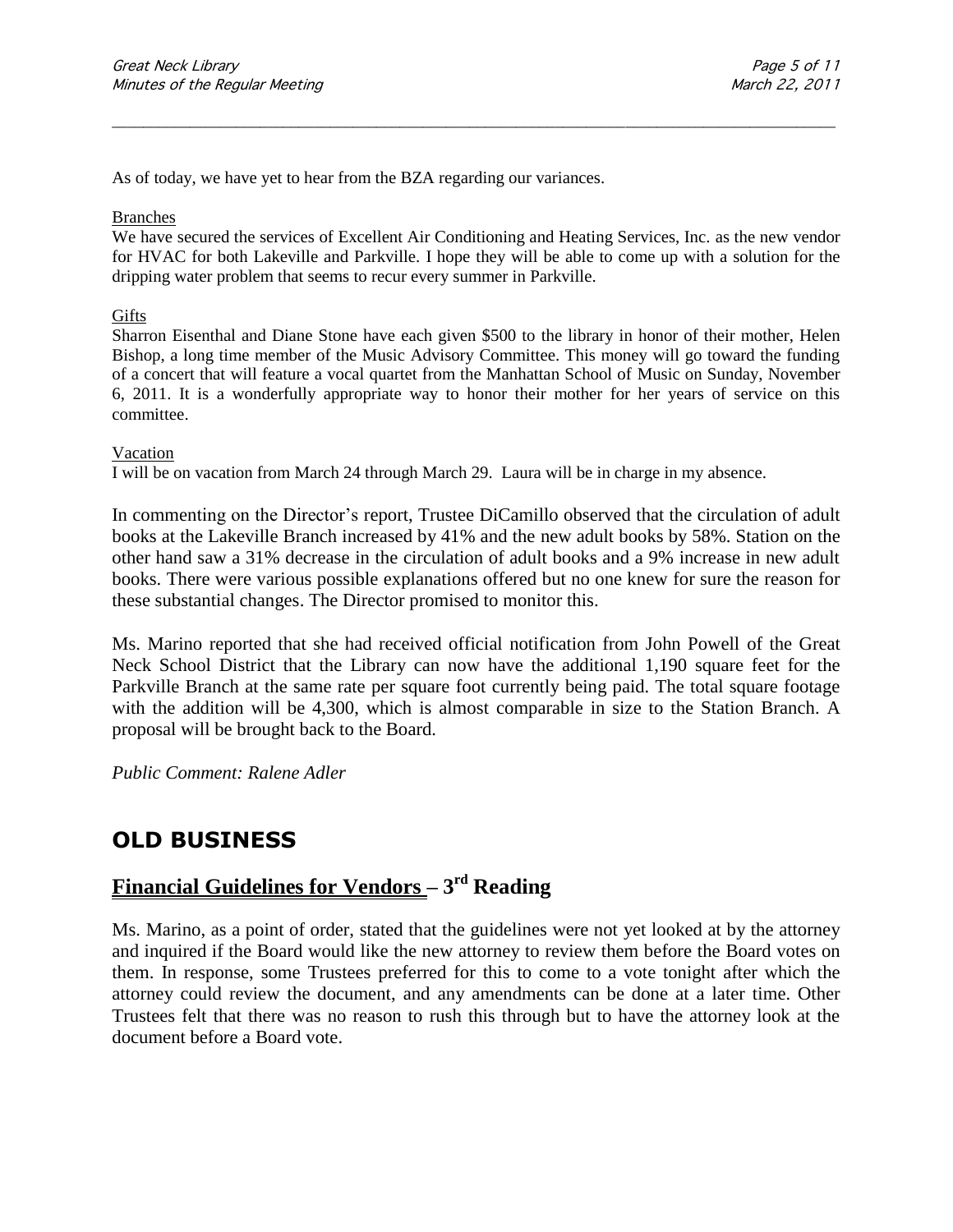### **Upon motion by Anna Kaplan and seconded by Marietta DiCamillo, and after discussion, it was,**

\_\_\_\_\_\_\_\_\_\_\_\_\_\_\_\_\_\_\_\_\_\_\_\_\_\_\_\_\_\_\_\_\_\_\_\_\_\_\_\_\_\_\_\_\_\_\_\_\_\_\_\_\_\_\_\_\_\_\_\_\_\_\_\_\_\_\_\_\_\_\_\_\_\_\_\_\_\_\_\_\_\_\_\_\_\_\_\_\_\_\_\_\_

**RESOLVED,** that the Great Neck Library Board of Trustees adopt the Financial Guidelines for Vendors Conducting Business with the Great Neck Library and add this as a new Section 400-75 in the Board Policy Manual.

**VOTE:** Yes **–** 4 (DiCamillo, Esagoff, Marcus, Solomon); Opposed -1 (Sokol); Abstention – 1 (Kaplan). *MOTION CARRIED* 

## **Museum Passes**

### **Upon motion by Joel Marcus and seconded by Marietta DiCamillo, and after discussion, it was,**

**RESOLVED,** that the Great Neck Library Board of Trustees reinstate the Museum Passes program effective May 1, 2011; and further,

I move that the Great Neck Library Board of Trustees approve that the purchase of the Museum Passes be expended from the Unrestricted Gift fund in an amount not to exceed \$3,300 for the year May 1, 2011, through April 30, 2012; and further,

I move that the Great Neck Library Board of Trustees change the loan period from four (4) days to three (3 ) days and the budget line from the Carter Fund to the Unrestricted Gift Fund in Section 700-40 (g) of the Board Policy Manual for Museum Passes.

## *Two of the three-part resolution was amended to change the budget line from Unrestricted Gift Fund to Carter Unrestricted Fund. The amended resolution now reads:*

**RESOLVED,** that the Great Neck Library Board of Trustees reinstate the Museum Passes program effective May 1, 2011; and further,

I move that the Great Neck Library Board of Trustees approve that the purchase of the Museum Passes be expended from the Carter Unrestricted Fund in an amount not to exceed \$3,300 for the year May 1, 2011, through April 30, 2012, and further;

I move that the Great Neck Library Board of Trustees change the loan period from four (4) days to three (3 ) days and the budget line from the Carter Fund to the Carter Unrestricted Fund in Section 700-40 (g) of the Board Policy Manual for Museum Passes.

**VOTE:** Yes **–** 6 (DiCamillo, Esagoff, Kaplan, Marcus, Sokol, Solomon) *MOTION CARRIED UNANIMOUSLY*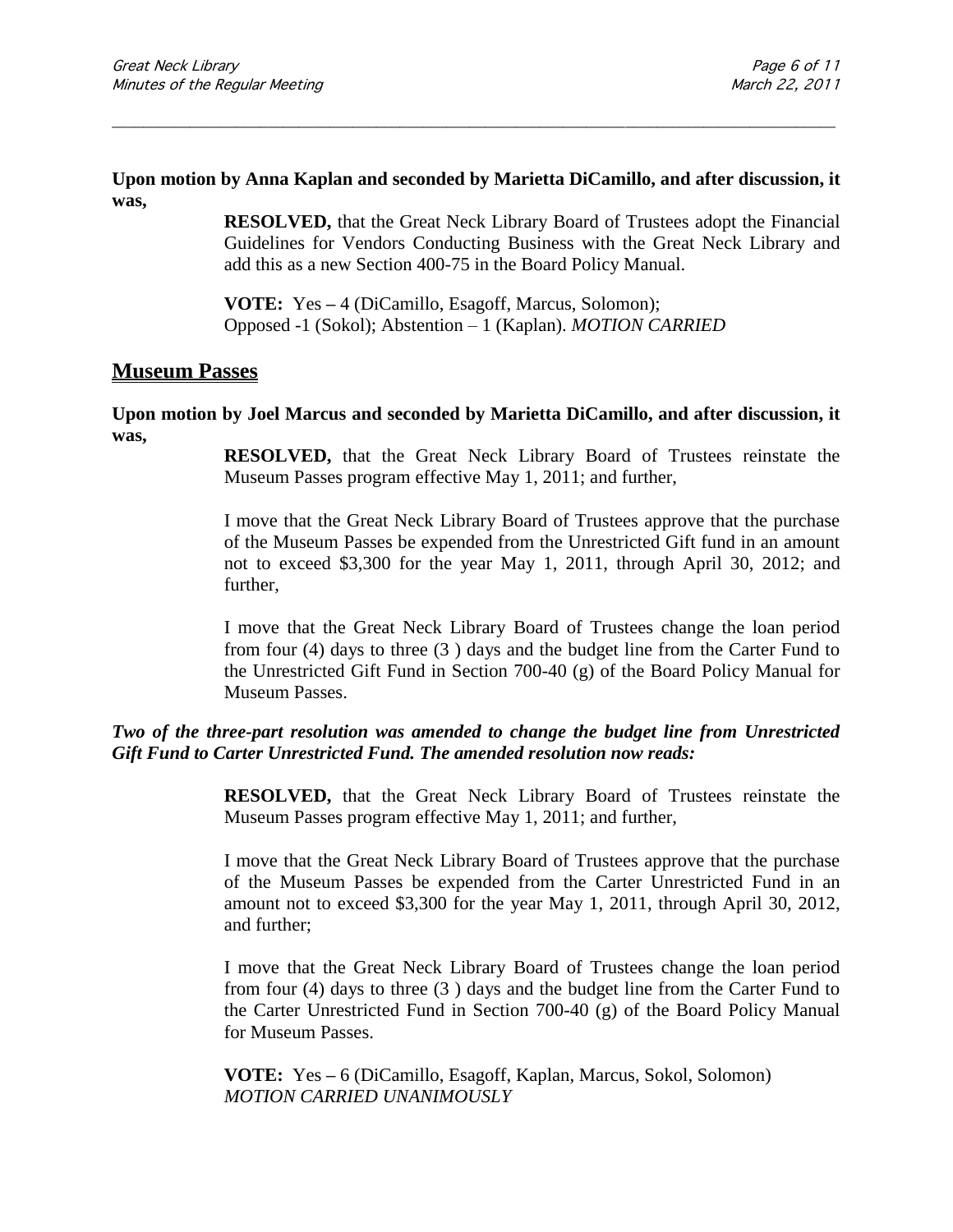## **Marketing Proposals**

At the January Board meeting, the Library Director was instructed to prepare an RFP for marketing firms which was sent to six firms including the two that were already interviewed by the Building Committee. Of the six, only one firm responded. The Board did not have a discussion on whether or not they are committed to engaging the services of a public relations firm at this time. The Director asked the Board for direction on how to proceed. She was instructed to contact the other five firms to find out if they are still interested and are willing to attend an interview with the whole Board.

\_\_\_\_\_\_\_\_\_\_\_\_\_\_\_\_\_\_\_\_\_\_\_\_\_\_\_\_\_\_\_\_\_\_\_\_\_\_\_\_\_\_\_\_\_\_\_\_\_\_\_\_\_\_\_\_\_\_\_\_\_\_\_\_\_\_\_\_\_\_\_\_\_\_\_\_\_\_\_\_\_\_\_\_\_\_\_\_\_\_\_\_\_

*Public Comment: Ralene Adler, Marianna Wohlgemuth*

# **NEW BUSINESS**

## **Landscaping Contract**

**Upon motion by Marietta DiCamillo and seconded by Anna Kaplan, and after discussion, it was,**

> **RESOLVED,** that the Great Neck Library Board of Trustees authorize the renewal of the landscaping contract to Island Associates, at the cost of \$655 per month for the period April 1 through November 30, 2011, to be charged to the Landscaping and Snow Removal line of the operating budget.

**VOTE:** Yes **–** 6 (DiCamillo, Esagoff, Kaplan, Marcus, Sokol, Solomon) *MOTION CARRIED UNANIMOUSLY*

### **Scanner**

**Upon motion by Varda Solomon and seconded by Anna Kaplan, and after discussion, it was,**

> **RESOLVED,** that the Great Neck Library Board of Trustees authorize the purchase of a CCP BookScan Station at an initial cost of \$6,795, such funds to be taken from the Auto Library Fund.

Over the years, members of the public have requested a scanner for public use. In response to this, scanners were researched and CCP Solutions offered a stand-alone scanner station, comprising a computer, touch screen, and scanner bed, for a 30-day free trial. During that time 816 documents were scanned. The Director's recommendation to the Board is to purchase this equipment as a free service to the public.

Some Trustees were concerned that if this service was offered at no cost to the public, there would be less usage of the copy machines and thus reducing the income in that budget line. A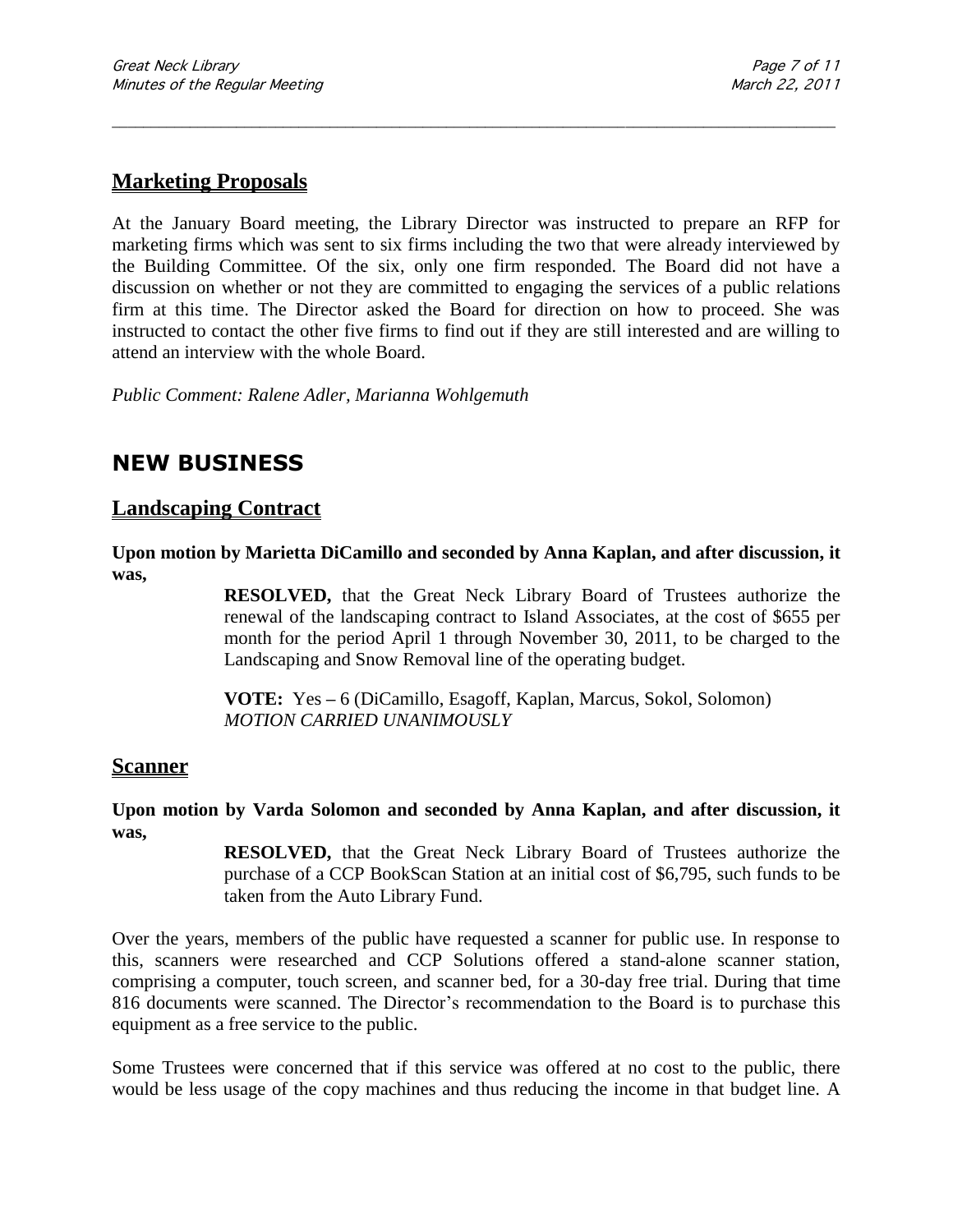solution to this would be to charge for the service which would require an additional purchase of a cash box to be attached to the scanner.

\_\_\_\_\_\_\_\_\_\_\_\_\_\_\_\_\_\_\_\_\_\_\_\_\_\_\_\_\_\_\_\_\_\_\_\_\_\_\_\_\_\_\_\_\_\_\_\_\_\_\_\_\_\_\_\_\_\_\_\_\_\_\_\_\_\_\_\_\_\_\_\_\_\_\_\_\_\_\_\_\_\_\_\_\_\_\_\_\_\_\_\_\_

The Board is in favor of a scanner for public use but not this particular model. After further discussion, the Board thought that it would be best to table this and in the interim to continue researching commercial scanners with the same features that are more reasonably priced.

**Upon motion by Marietta DiCamillo and seconded by Martin Sokol, and after discussion, it was,**

> **RESOLVED,** that the Great Neck Library Board of Trustees table the purchase of a CCP BookScan Station.

*Public Comment: Marianna Wohlgemuth, Naomi Penner, Norman Rutta*

**VOTE:** Yes **–** 6 (DiCamillo, Esagoff, Kaplan, Marcus, Sokol, Solomon) *MOTION CARRIED UNANIMOUSLY*

## **Legal Counsel**

### **Upon motion by Anna Kaplan and seconded by Marietta DiCamillo, and after discussion, it was,**

**RESOLVED,** that the Great Neck Library Board of Trustees retain the services of Farrell Fritz, P.C., to represent the interests of the Library as its general counsel at an annual retainer of \$25,000.

*Public Comment: Marianna Wohlgemuth*

**VOTE:** Yes **–** 6 (DiCamillo, Esagoff, Kaplan, Marcus, Sokol, Solomon) *MOTION CARRIED UNANIMOUSLY*

## **Donation Acceptance**

### **Upon motion by Joel Marcus and seconded by Anna Kaplan, and after discussion, it was,**

**RESOLVED,** that the Great Neck Library Board of Trustees accept donations in the amount of \$500 each from Sharron Eisenthal and Diane Stone; such funds are to be used to fund music program(s) in honor of Helen Bishop, a member of the Great Neck Library Music Advisory Committee.

**VOTE:** Yes **–** 6 (DiCamillo, Esagoff, Kaplan, Marcus, Sokol, Solomon) *MOTION CARRIED UNANIMOUSLY*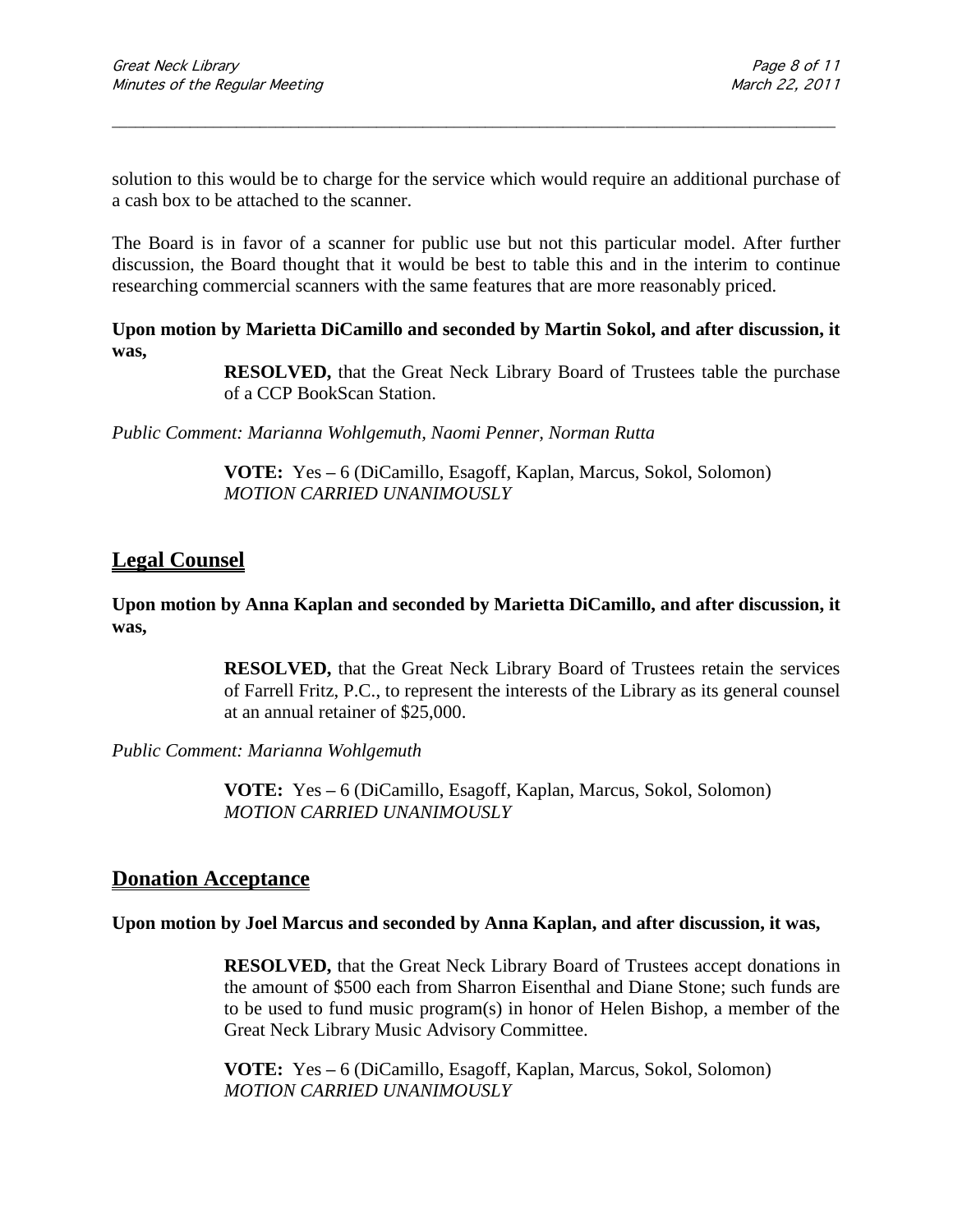# **OTHER BUSINESS**

Trustee Sokol referenced the Board Policy Manual which states that members of the public are allowed to speak for three minutes but he has not seen this policy implemented successfully at Board meetings. He called upon the Board to enforce, revoke or amend the policy. President Esagoff had no problem with members of the public going beyond the three minutes as long as the dialog was respectful. This was referred to the Policy Committee.

\_\_\_\_\_\_\_\_\_\_\_\_\_\_\_\_\_\_\_\_\_\_\_\_\_\_\_\_\_\_\_\_\_\_\_\_\_\_\_\_\_\_\_\_\_\_\_\_\_\_\_\_\_\_\_\_\_\_\_\_\_\_\_\_\_\_\_\_\_\_\_\_\_\_\_\_\_\_\_\_\_\_\_\_\_\_\_\_\_\_\_\_\_

Trustee Marcus complimented Director Marino for the excellent article she wrote that appeared in the Great Neck Record and Great Neck News.

# **CORRESPONDENCE**

Ralene Adler spoke to her letter of March 1, 2011, and her attachment of a letter sent to the BZA dated February 21, 2011, regarding an employee parking plan. The letters are attached.

The Director clarified that she had spoken to the Staff Association representative regarding this and also to staff at a general staff meeting and there was no feed back that staff objected to parking on the street. She was instructed by the Board to get a written affirmation from the Staff Association that they are in agreement with the off-site parking for staff.

## **OPEN TIME**

*Naomi Feldheim* – Community needs to be aware of the wonderful services available at the Library through a public relations firm or some other kind of vehicle.

*Ralene Adler* – She contacted her State Senator and asked him to research the NYS Department of Education Law, Regulation 255, to find out if NLS is permitted by law to charge membership fees or dues to member libraries, and also if NLS is allowed to prohibit a member library from participating in NLS collective purchases. She then called and emailed Barbara Lily of the NYS Department of Library Development. She asked Ms. Lily the same questions. Both State Senator and Ms. Lily informed her that NLS is prohibited from charging any fees to belong to that organization and is also prohibited from stopping any library from doing collective purchases.

Mrs. Adler further stated that Ms. Lily has sent both her email and questions to Jackie Thresher, Director of NLS, and Ms. Lily will be meeting with Ms. Thresher to clarify the parameters of the NYS Education Law concerning collective library. She also provided Ms. Lily's telephone number as (518) 486-4864. She promised to give a copy of the email to President Esagoff.

*Norman Rutta* – Commended Mrs. Adler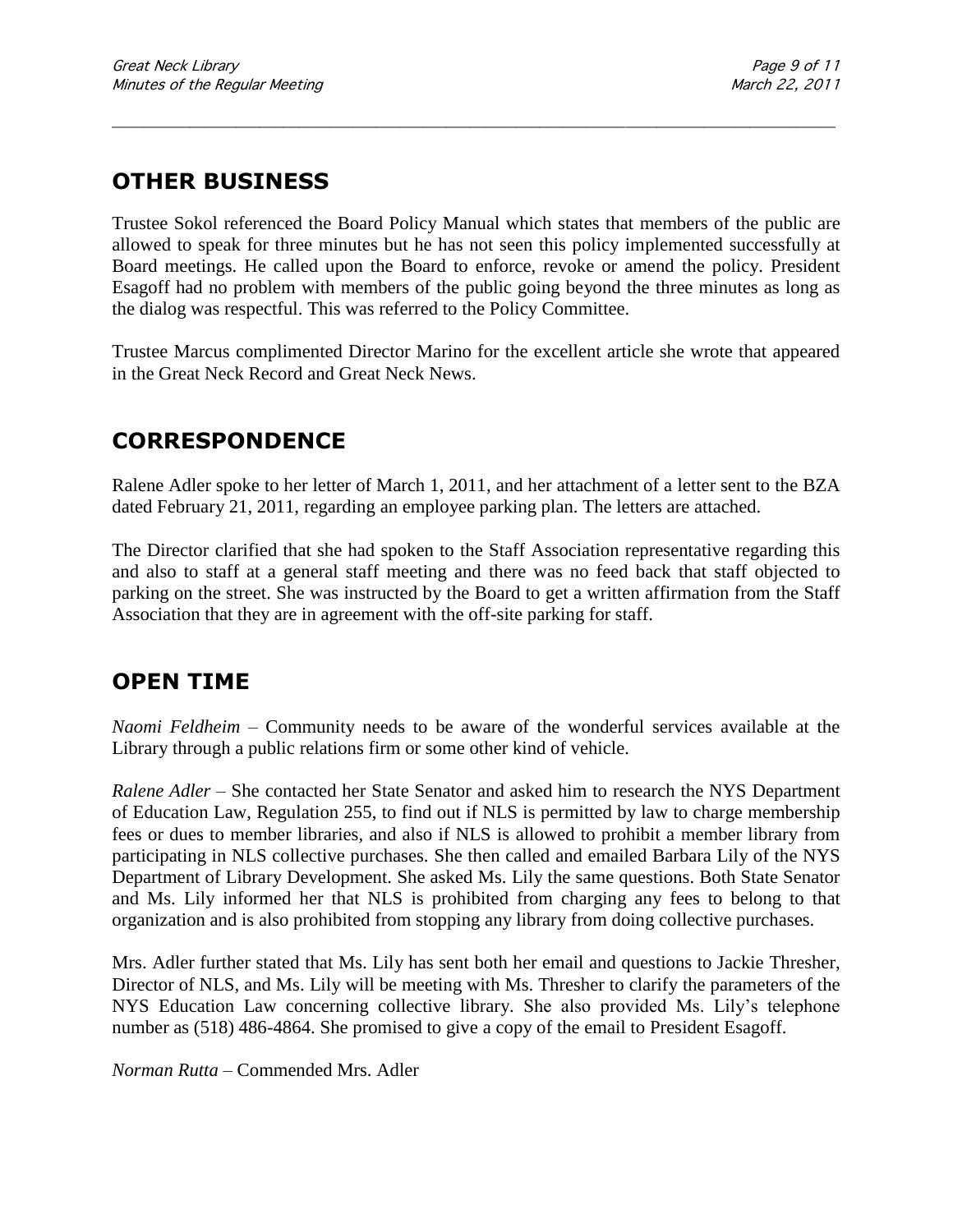*Marianna Wohlgemuth* – Commended President Esagoff for running Board meeting so well. She also asked about the next Branch Committee meeting date.

\_\_\_\_\_\_\_\_\_\_\_\_\_\_\_\_\_\_\_\_\_\_\_\_\_\_\_\_\_\_\_\_\_\_\_\_\_\_\_\_\_\_\_\_\_\_\_\_\_\_\_\_\_\_\_\_\_\_\_\_\_\_\_\_\_\_\_\_\_\_\_\_\_\_\_\_\_\_\_\_\_\_\_\_\_\_\_\_\_\_\_\_\_

*After Open Time, the Board took a brief intermission from 9:30 to 9:38 p.m. at which time they reconvened for discussing the second draft of the proposed budget for 2012.*

# **BUDGET DISCUSSION**

Business Manager Zitofsky reviewed the changes he made to the first draft of the budget.

### Expenditures

There were some adjustments which increased the expenditure from \$8,426,000 to \$8,483,000, a total increase of \$111,000 or 1.3% over the 2011 budget. The largest of these being \$23,000 for active employee health insurance and \$18,000 for retiree health insurance because of updated information received from New York State with new anticipated rates that are higher than projected. Also included are an additional \$11,000 for salaries, \$2,000 for internet service and a slight increase for the cleaning service due to an error in the first draft. There is also \$22,000 for funding the personnel re-organization which is currently under review by the Personnel Committee. This was also inadvertently omitted from the first draft.

### Revenues

Interests on savings decreased from \$24,000 to \$18,000 using three-quarter of 1% instead of 1% on \$2.4 million. Commission from vending machines was increased. Expense Recovery for retiree Health Insurance was increased to match the NYS Health Insurance increases. Levels income decreased to \$2,000.

As directed by the Board, this draft has \$0 in the Applied Balance (a.k.a. General Fund Increase, Deferred Tax Revenues). If no money is allocated to the Applied Balance, then the required tax increase would be 3.3% or \$12 for a homeowner whose home is assessed at \$1 million.

Trustee DiCamillo initiated a discussion on the NLS charge of \$39,800 and the vacant positions currently in the proposed budget. She asked that the attorney render an opinion on whether or not we are obligated to pay a fee in light of the information from the New York State Department of Education Law. The other concern is that the system is weighted not in favor of population and usage but rather on the size of the budget. Great Neck is at the top of the scale paying the most for delivery service. She cited two towns, comparable to Great Neck in affluence, that are paying less than Great Neck. Trustee DiCamillo commended Mr. Zitofsky for preparing a formula based on per capita analogy which puts Great Neck inline with what the rest of the community is paying and that is a more equitable distribution. Great Neck is now paying \$19,000 and that would result in a lower amount of \$14,000 based on this formula. Trustee DiCamillo asked the Director to find out from Syosset Public Library what is it they are doing as far as using less and less of NLS services which was alluded to by Ms. Thresher.